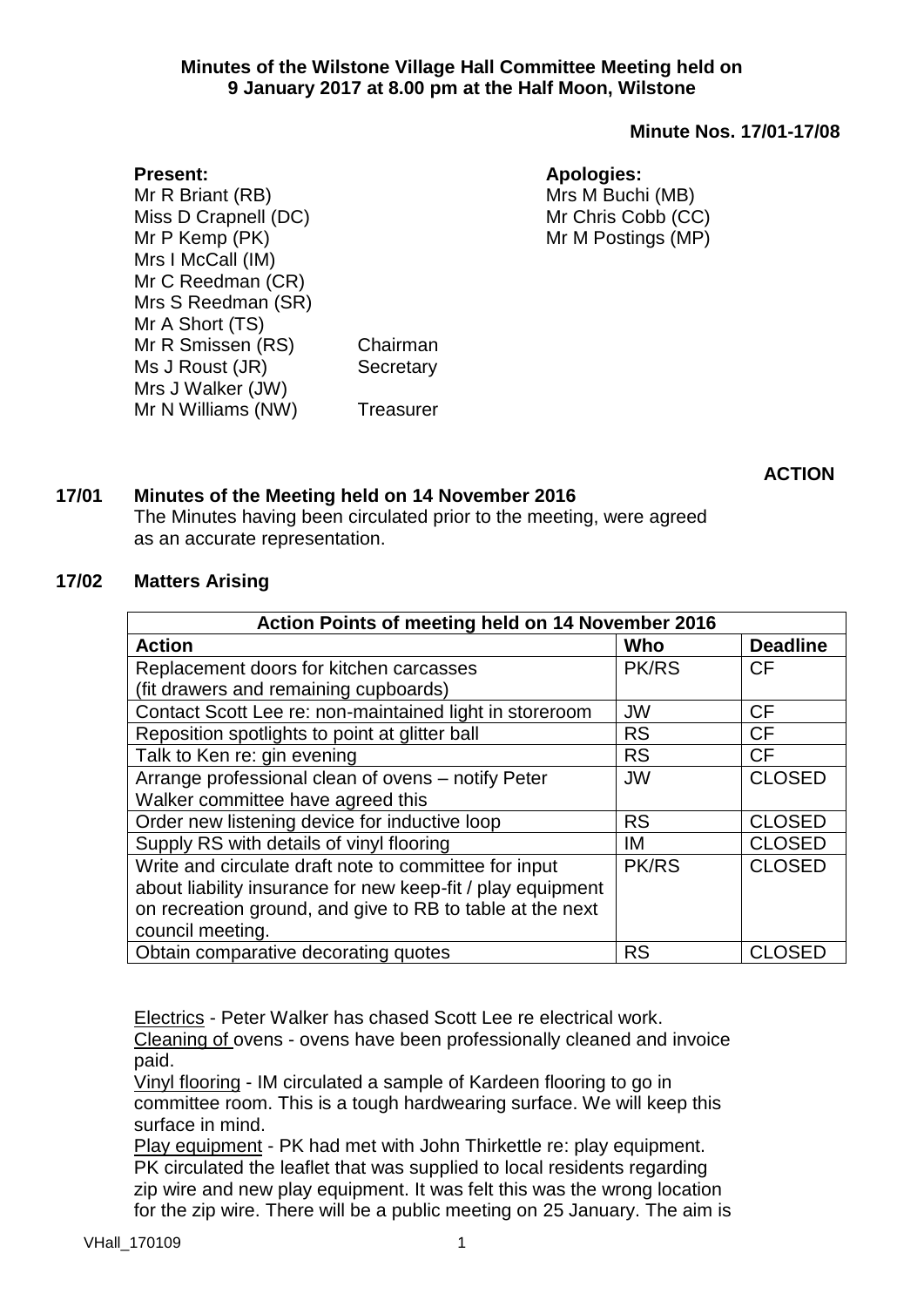|                                                                                                                                                                                                                                                                                                                                                                                                              | <b>ACTION</b> |
|--------------------------------------------------------------------------------------------------------------------------------------------------------------------------------------------------------------------------------------------------------------------------------------------------------------------------------------------------------------------------------------------------------------|---------------|
| to install it in March. RS will write to John Thirkettle re insurance, age<br>restrictions, maintenance and location of zip wire using contact details<br>on leaflet. PK suggested a notice saying users of the playground do so<br>at their own risk and the hall is not liable.                                                                                                                            | <b>RS</b>     |
| <b>Defibrillator</b> - RS will bring this up at the next TRPC meeting. An<br>electrical source needs to be installed in disabled WC to power the<br>defibrillator. It was decided to have the electrical works done when the<br>WC is decorated rather than waiting for the outcome of the TRPC                                                                                                              | <b>RS</b>     |
| meeting. PK will find out what feed the defibrillator needs.<br>Decorating quotes - (discussed at the end of the meeting and RB was<br>absented for this item). RS read out RB's quote which was very<br>reasonable. It was not possible to get comparative quotes as contractors<br>do not wish to work outside hall opening hours. The committee were<br>unanimous and agreed to go ahead with RB's quote. | <b>PK</b>     |

#### **17/03 Treasurer's Report**

Nothing exceptional to report.

| <b>Balances</b>                                                               | 9 Jan 2017                                                         |
|-------------------------------------------------------------------------------|--------------------------------------------------------------------|
| Current<br>Deposit<br><b>Money Market</b><br>Petty cash<br>Awaiting paying in | 1,412.73<br>16,177.97<br>7,000.00<br>452.07<br>260.00<br>25,302.77 |
| Outstanding bills<br><b>Unpaid cheques</b><br><b>Total funds</b>              | 0.00<br>$-63.00$<br>25,239.77                                      |

| Approx. profit | $-15,300.00$ this year | but we've spent over<br>£23,500 on major works |
|----------------|------------------------|------------------------------------------------|
|                |                        |                                                |

#### **17/04 Website**

TS had some input regarding the website. The activities page needs updating and TS will supply details vial email to NW. We need a better photo of interior of hall showing glitter ball and the disabled info needs updating.

**TS/NW**

## **17/05 Future Events**

**Film Nights** – 20 January film will be Florence Foster Jenkins. February - Bridget Jones Baby and hoping to get Sully for the March film. There will be an additional film night in April.

Set up times will be 5pm. NW will check alcohol stocks and let RS/PK know what wine is required. **NW/RS/PK**

**Village event** – good progress has been made and there will be another planning meeting on Wed 18 January. Any suggestions are welcome.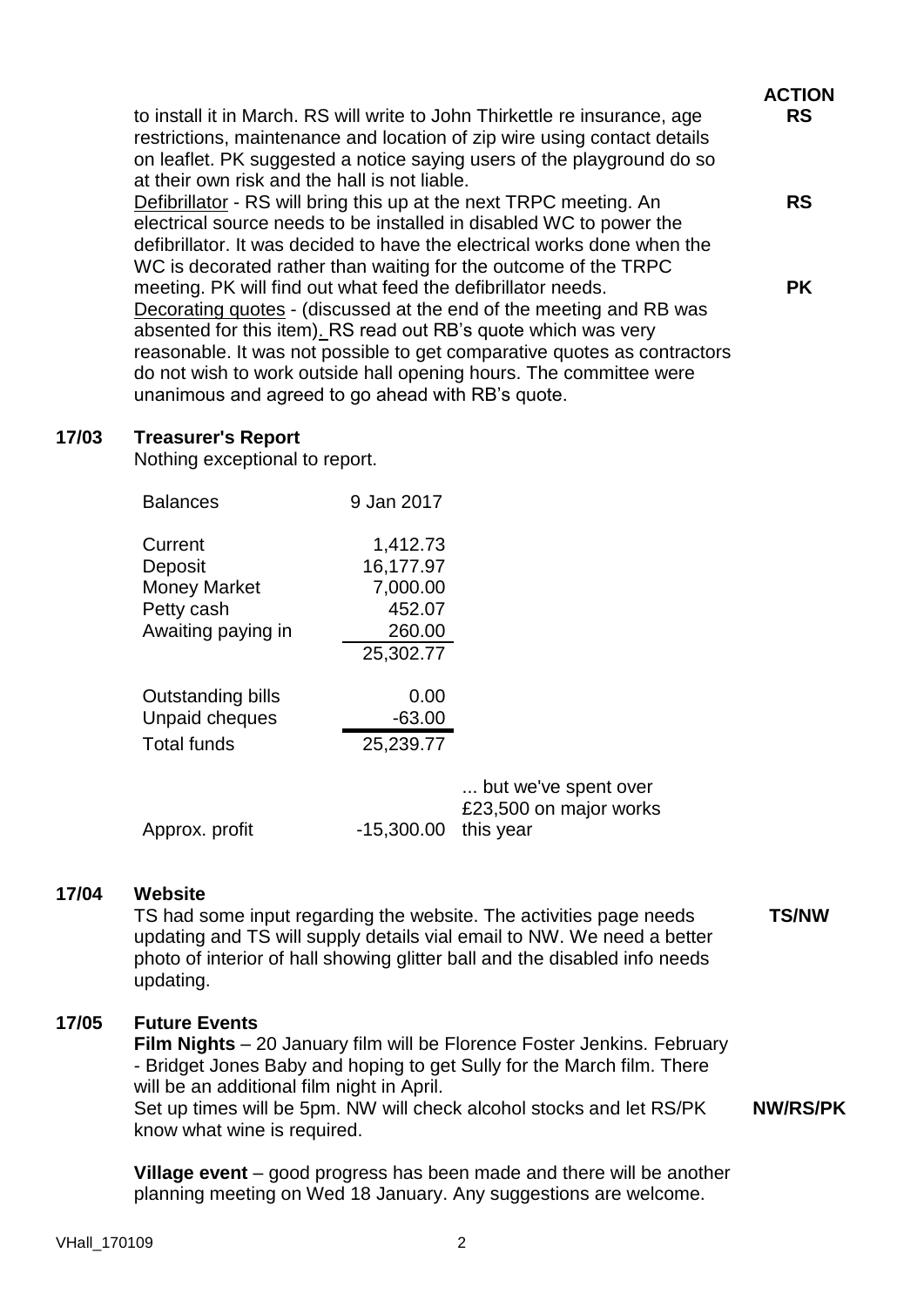Guy will do the catering. Phil Madley will do an art demo.

## **Gin Event**

#### **Past Events**

Film Nights – excellent evenings.

## **17/06 Hall Lettings**

Going well. New booking Tuesday mornings 10.30 -12.00 for Qi Gong meditation.

## **17/07 Any Other Business**

- Discussion about disabled ramp access to hall. There is an event on 3 March and we will need disabled access for this. There is a 4 inch step to the front door. It was agreed we need a ramp. Need to check building regulations to make sure we don't build one too steep. Once we have sizes RS will make a non-slip metal ramp across full width of porch. It will also need a grab rail. If we do not have something in place by 3 March RB will build a temporary wooden ramp. RB will contact Rick as he installed the shop ramp. [*Subsequent to the meeting a portable metal ramp was ordered*].
- Terms and Conditions these are out of date and need a small working party to update them, including the new play equipment and denying our liability in writing. RS has an electronic version. TS will email a date to CR and RS to look at these T&Cs.
- Council elections 4 May the hall will be in use as a polling station. Bookings for this day have been cancelled.
- TS confirmed that he will be standing down in May at the AGM.
- AGM planned for Wed 10 May CR and SR will see if the church is free on that evening.
- Electrics both overhead heaters at stage end are not working. One of outside security lights isn't working.
- Ladies WC one of the toilets isn't discharging. CR will rod the pipes. RS will also send a note to Cliff Yeardye. Lock release on outside also needs changing as metal is too soft to open with screwdriver.
- Changing combination of keysafe to 1438.

# **17/08 Date of Next Meeting**

The next meeting will be held on Monday 13 February in the 19th Hole, Half Moon. Proposed dates for the rest of the year are: 13 March, 10 April, Wednesday 10 May (AGM), 12 June, 10 July, 11 September, 9 October, 13 November and 11 December.

**TS/CR/RS**

**CR RS**